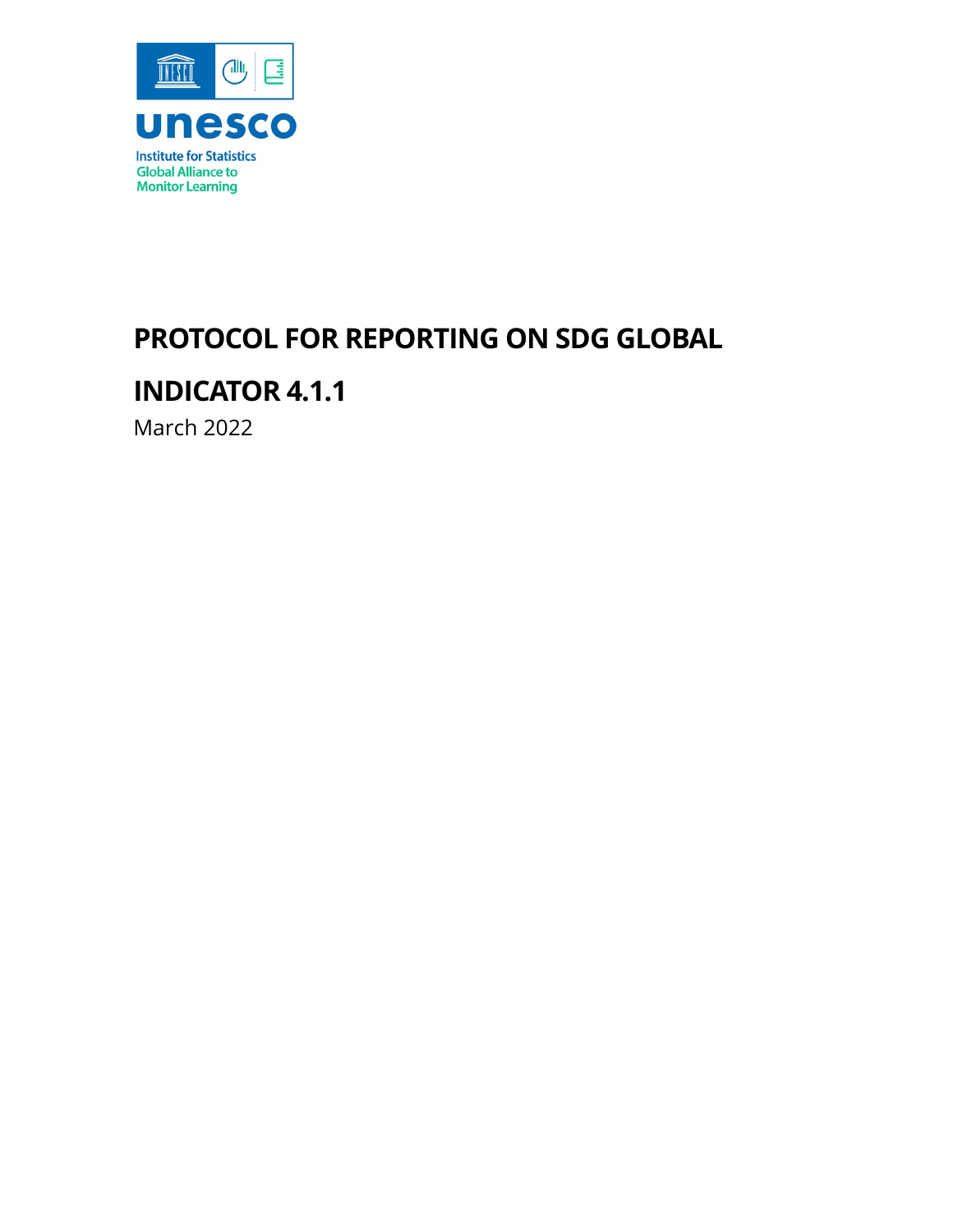# **Acronyms and abbreviations**

| <b>ACER</b>   | Australian Council for Educational Research                               |
|---------------|---------------------------------------------------------------------------|
| <b>CNA</b>    | Cross-national assessments                                                |
| <b>CAT</b>    | <b>Content Alignment Tool</b>                                             |
| <b>EGMA</b>   | Early Grade Mathematics Assessment                                        |
| <b>EGRA</b>   | Early Grade Reading Assessment                                            |
| <b>ERCE</b>   | Estudio Regional Comparativo y Explicativo                                |
| <b>GAML</b>   | Global Alliance for Monitor Learning                                      |
| <b>GCF</b>    | <b>Global Content Framework</b>                                           |
| <b>IBE</b>    | International Bureau of Education                                         |
| <b>IEA</b>    | International Association for the Evaluation of Educational Achievement   |
| <b>IRT</b>    | Item response theory                                                      |
| <b>ISCED</b>  | International Standard Classification of Education                        |
| <b>LLECE</b>  | Latin American Laboratory for Assessment of the Quality of Education      |
| <b>MICS</b>   | Multiple Indicator Cluster Survey                                         |
| <b>MILO</b>   | Monitoring Impacts on Learning Outcomes                                   |
| <b>MPL</b>    | Minimum Proficiency Level                                                 |
| <b>NAEP</b>   | National Assessment of Educational Progress                               |
| <b>NLA</b>    | National learning assessments                                             |
| <b>OECD</b>   | Organization for Economic Co-operation and Development                    |
| PAL           | Network People's Action for Learning Network                              |
| <b>PASEC</b>  | Programme d'analyse des systèmes éducatifs de la confemen                 |
| PAT           | Procedural Alignment Tool                                                 |
| <b>PILNA</b>  | Pacific Island Literacy and Numeracy Assessment                           |
| <b>PIRLS</b>  | Progress in International Reading Literacy Study                          |
| <b>PISA</b>   | Programme for International Student Assessment                            |
| PISA D        | PISA for development                                                      |
| PLD           | Proficiency Level Descriptors                                             |
| SACMEQ        | Southern and Eastern Africa Consortium for Monitoring Educational Quality |
| <b>SDG</b>    | Sustainable Development Goal                                              |
| SEA-PLM       | Southeast Asia Primary Learning Metrics                                   |
| <b>SEAMEO</b> | Southeast Asian Ministers of Education Organization                       |
| <b>TIMSS</b>  | Trends in International Mathematics and Science Study                     |
| UIS           | <b>UNESCO Institute for Statistics</b>                                    |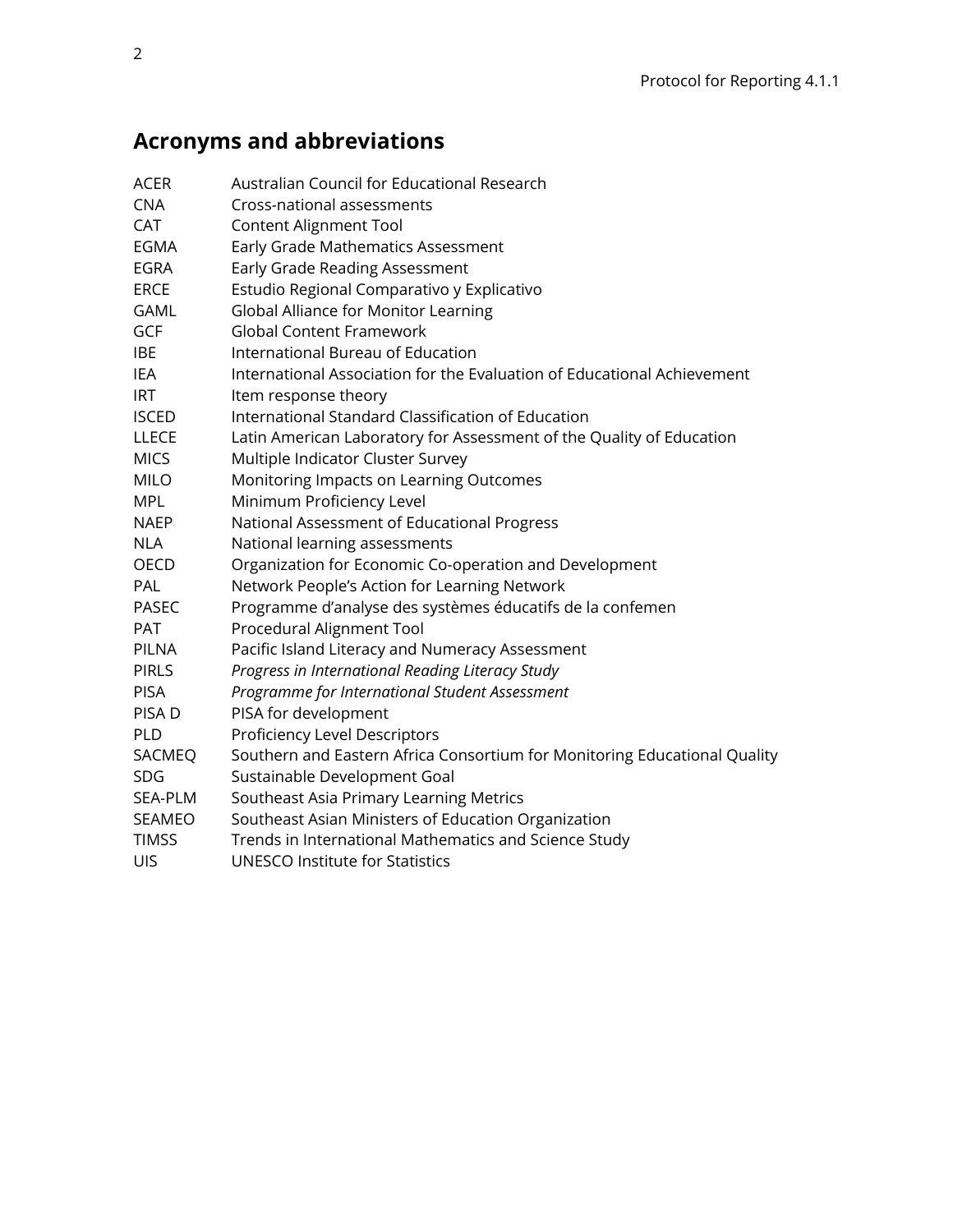## **Table of Contents**

| 1.   | <b>OBJECTIVES AND STRUCTURE</b>                                         |    |
|------|-------------------------------------------------------------------------|----|
| 2.   | <b>THE CHALLENGES</b>                                                   | 5  |
| 3.   | <b>REPORTING CONSISTENCY</b>                                            | 6  |
| 4.   | <b>GLOBAL CONTENT FRAMEWORK</b>                                         | 7  |
| 4.1  |                                                                         |    |
| 4.2  |                                                                         |    |
| 4.3  |                                                                         |    |
| 5.   | PROCEDURAL ALIGNMENT                                                    | 7  |
| 5.1  |                                                                         |    |
| 5.2  |                                                                         |    |
| 5.3. |                                                                         |    |
| 5.4  |                                                                         |    |
| 6.   | PROFICIENCY FRAMEWORK AND MINIMUM LEVEL, LINKING STRATEGIES AND INTERIM |    |
|      | <b>REPORTING</b>                                                        | 8  |
| 6.1  |                                                                         |    |
| 6.2  |                                                                         |    |
| 6.3  |                                                                         |    |
| 6.4  |                                                                         |    |
| 7.   | <b>INTERIM REPORTING</b>                                                | q  |
| 8.   | PROTOCOL FOR REPORTING SDG INDICATOR 4.1.1 IN THE UIS DATA RELEASE      | 10 |
| 8.1  |                                                                         |    |
| 8.2  |                                                                         |    |
| 8.3  |                                                                         |    |
| 8.4  |                                                                         |    |
| 8.6  |                                                                         |    |
| 8.7  |                                                                         |    |
| 8.8  |                                                                         |    |
|      | <b>ANNEX: ALTERNATIVE LINKING METHODOLOGIES</b>                         | 15 |
|      |                                                                         |    |
|      |                                                                         |    |
|      |                                                                         |    |

# **List of tables**

# **List of figures**

<span id="page-2-0"></span>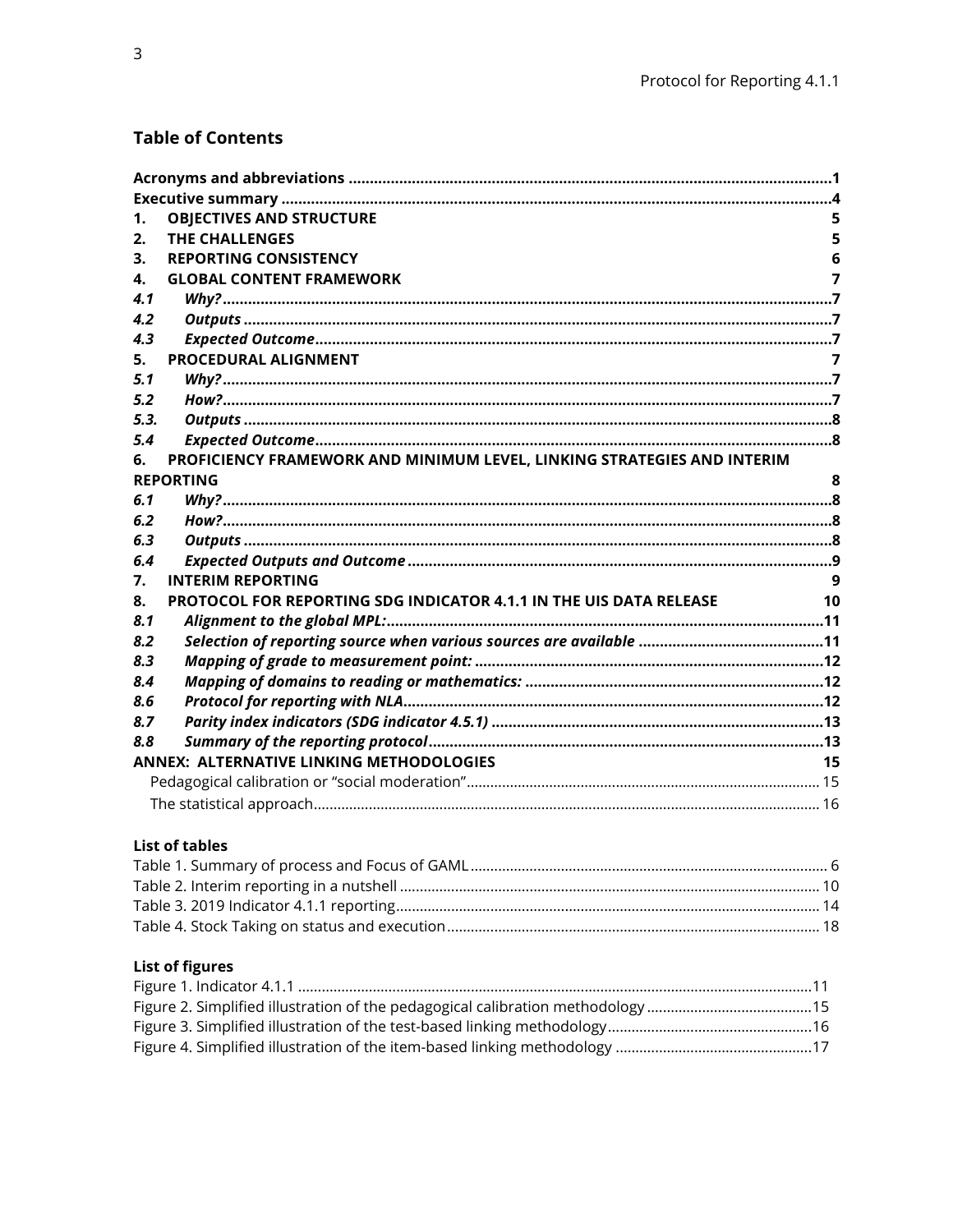# **Executive summary**

*4.1.1 Proportion of children and young people: (a) in grades 2/3; (b) at the end of primary; and (c) at the end of lower secondary achieving at least a minimum proficiency level in (i) reading and (ii) mathematics, by sex*

The reporting format of the indicator aims to communicate two pieces of information:

- I. the percentage of students meeting minimum proficiency standards for the relevant domains (mathematics and reading) for each point of measurement (grades 2/3; end of primary and end of lower secondary); and
- II. when different programs can be considered comparable, and the conditions under which the percentage can be considered comparable to the percentage reported from another country.

This requires the following inputs to frame the indicator:

- What contents should be measured and what is the percentage of coverage to be covered by a given assessment to be comparable to others?
- What procedures are good enough to ensure quality of the data collected? and
- A proficiency scale where all assessments could be informed (and its conversion function or the linking procedure), and a definition of the minimum level for each domain that would allow the estimation of the percentage of students achieving the minimum proficiency level.

An ideal program for reporting on SDG4.1.1 will have gone through three steps: Conceptual Framework, Methodological Framework, and a Reporting Framework. Each of these contains several complex sub-steps. For various levels and types of assessment, UIS had completed most of this work before accepting the responsibility of being custodian of reporting on SDG4.1.1.

Acknowledging that much work had already been done, UIS has prioritized and motivated others to carry out work that had not yet been done. The table below, and this document in general, summarize the work to date. This is represented in the second column of the table. The note discusses the focus of UNESCO Institute for Statistics' (UIS) work (second column), and the columns to the right; and presents a protocol that guides how reporting for Indicator 4.1.1 is now implemented.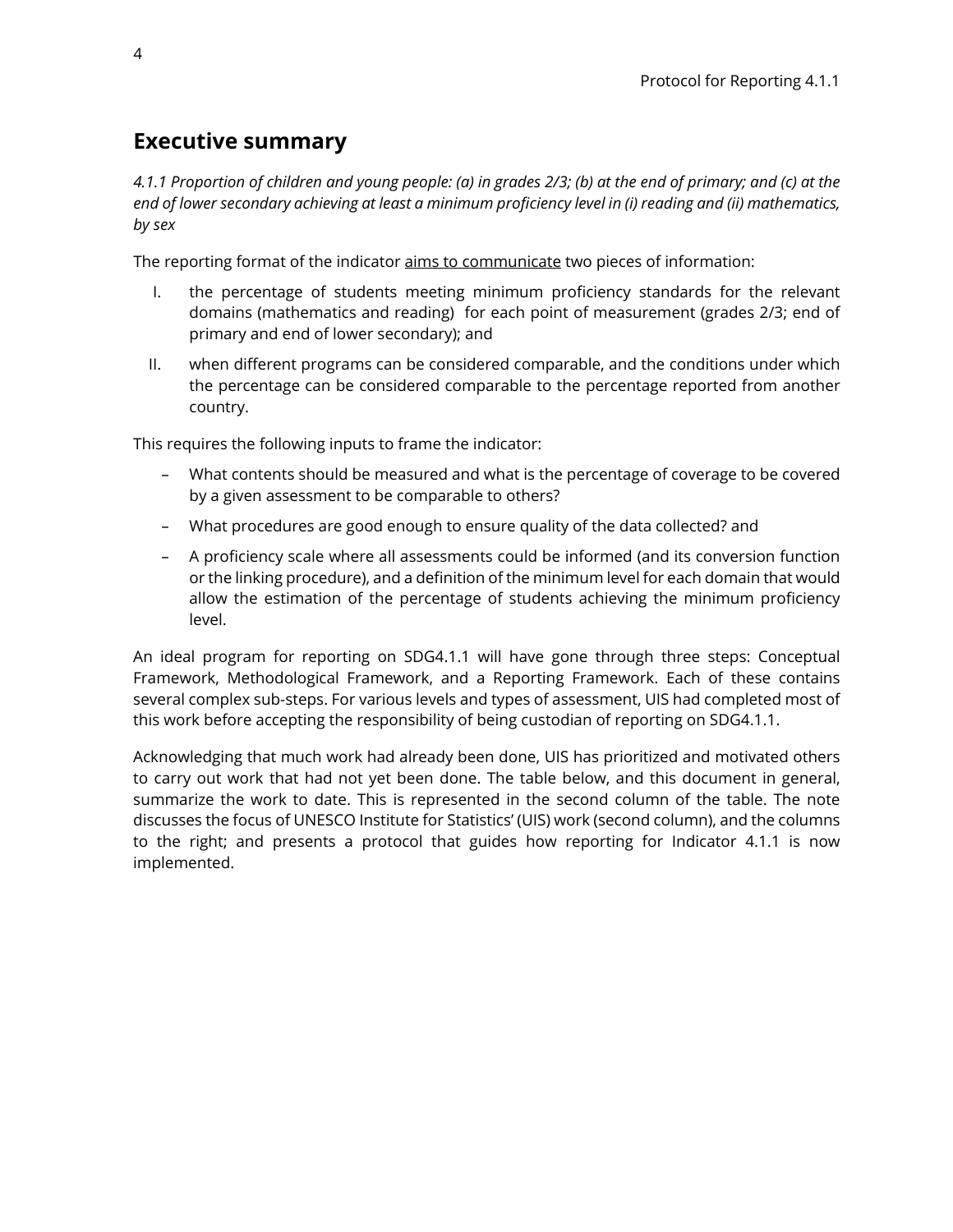# <span id="page-4-0"></span>**1. Objectives and Structure**

The document will explain the flow of work, the activities and the outputs in the context of Global Alliance for Monitor Learning's (GAML) broader work program for Indicator 4.1.1. We present them in a logical rather than chronological order.

Each of the activities and outputs help build the tools to generate a minimum level of consistency of education systems' reporting against Indicator 4.1.1, while retaining sufficient flexibility for education systems to pursue assessment programs appropriate to their context and needs.

The reporting format aims to communicate two pieces of information:

- I. the percentage of students meeting minimum proficiency standards for the relevant domains (mathematics and reading) for each point of measurement (grades 2/3; end of primary and end of lower secondary); and
- II. when different programs can be considered comparable and the conditions under which the percentage of programs can be considered comparable to the percentage reported from another country.

This requires the following inputs to frame the indicator:

- What contents should be measured and what is the percentage of coverage covered by a given assessment to be comparable to others? ;
- What procedures are adequate to ensure the quality of the data collected? ; and
- A proficiency scale where all assessments could be informed (and its conversion function or the linking procedure), and a definition of the minimum level for each domain that would allow the estimation of the percentage of students achieving the minimum proficiency level.

Next section defines challenges and Section 3 provides deeper context and sets the logic of workflow. Sections 4, 5 and 6 go deeper in each of the stages of process following same logic and format. Sections 7 and 8 describes the protocol for reporting the indicator to the UIS.

# <span id="page-4-1"></span>**2. The Challenges**

The challenges of achieving consistency in global reporting go far beyond the definition of the indicators themselves. In many cases, there is no "one-stop shop" or single source of information for a specific indicator consistent across international contexts. Even when there is agreement on the metric to be used in reporting, a harmonising process may still be necessary to ensure that coverage of the data is consistent.

There are two extremes: at least in theory, the greatest confidence would arise by reporting using a perfectly equated assessment program while, again in theory, the greatest flexibility would arise if reporting could happen with minimal alignment. Both extremes are unsatisfactory for reasons too complex for this document. UIS's approach is a middle one: allow flexibility of reporting, but with growing alignment and comparability over time, without ever necessarily reaching the extreme of a perfectly equivalent assessment or set of assessments. This would allow any assessment program that follows certain comparability guides ahead of time, as well as certain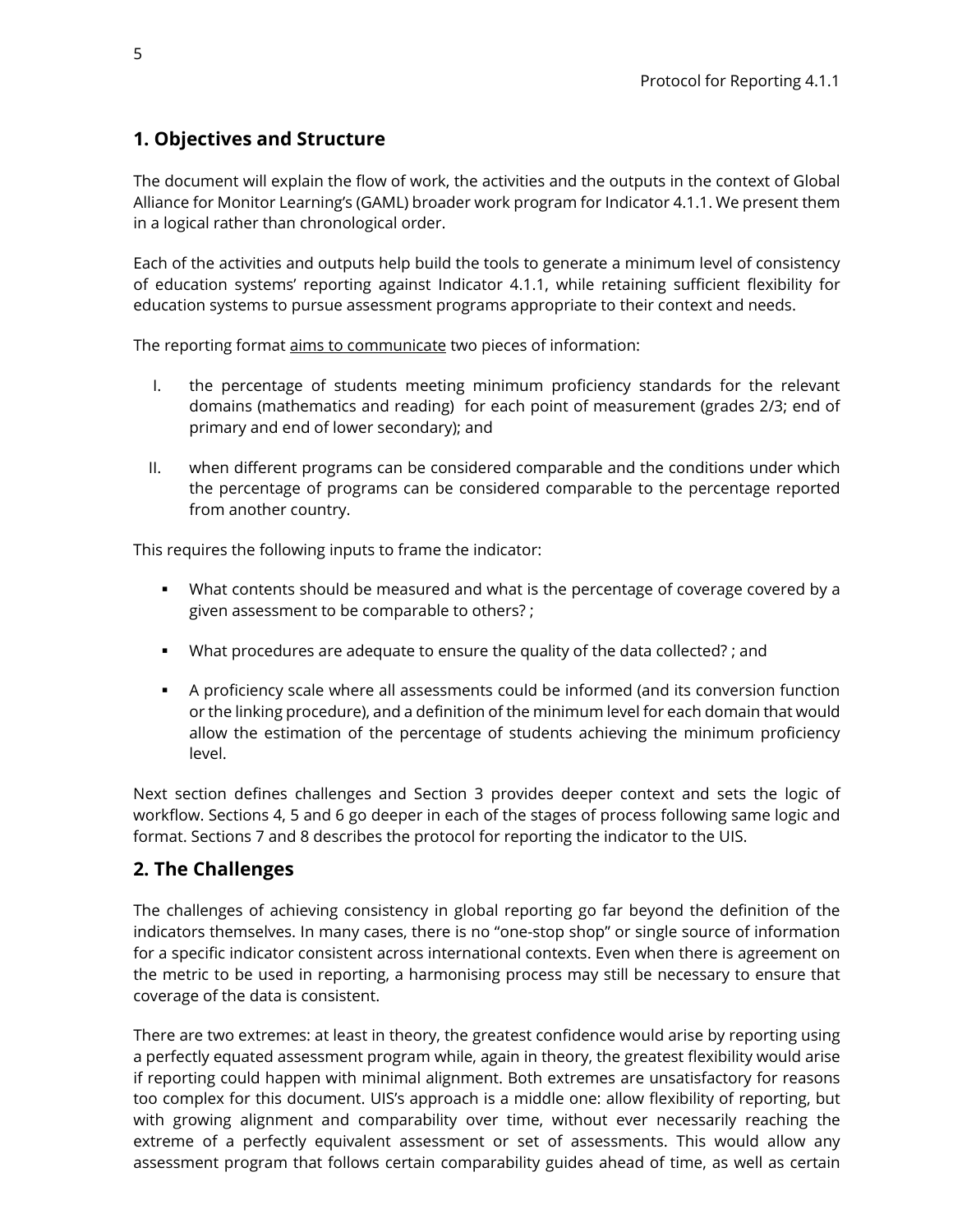quality assurance and procedural guides, to report in the relevant domains. This flexible approach implies developing tools to guide countries' work that, if complemented by capacity development activities, will ensure that Indicator 4.1.1 reporting drives knowledge sharing, and growth in global capacity to use assessment programs as levers for system improvement.

## <span id="page-5-0"></span>**3. Reporting Consistency**

The objective is to define the criteria and generate the tools that could serve as reference points, transparency tools and normative references.

The tools to be generated have the potential to become a standard against which countries, regions, institutions, international agencies and professionals can benchmark their programs and certificates, and make international comparisons, if they choose to do so. This process already takes place informally in many ways and/or it is now de facto embedded into the various international (and national) assessments.

The workflow is designed following the structure of the implementation of any learning assessment. **Table 1** summarizes the relevant areas of work and contextualizes the work that has taken place and is taking place, with regard to the three main steps in developing a means of reporting on SDG4. This table provides deeper and more detailed context to the introductory materials presented thus far, and highlights the focus of the current work of the UIS and its partners in the last column. It is exactly the same as column 2 in the introductory table above.

<span id="page-5-1"></span>

| <b>Phase /Tools</b> | <b>What It Addresses</b>         | <b>Main Components</b>            | <b>Focus of UIS Work</b>              |
|---------------------|----------------------------------|-----------------------------------|---------------------------------------|
| Conceptual          | <b>What to assess? - Concept</b> | Domain and<br>$\bullet$           | <b>Global Content</b><br>$\bullet$    |
| Framework           | Who to assess? $-$               | subdomain: Minimum                | <b>Framework (GCF)</b>                |
|                     | Population: in and out of        | coverage                          | <b>Content Alignment</b>              |
|                     | school?                          | Target population                 | Tool (CAT)                            |
|                     | What contextual                  | Background<br>٠                   |                                       |
|                     | information to collect?          | Questionnaire                     |                                       |
| Methodological      | What are the procedures          | Test design<br>$\bullet$          | <b>Good practices</b><br>٠            |
| Framework           | for data integrity               | Sampling frame<br>$\bullet$       | guidance                              |
|                     |                                  | Operational design<br>$\bullet$   | Procedural                            |
|                     |                                  | Data generation<br>$\bullet$      | <b>Alignment Tool</b>                 |
|                     |                                  | Data analysis<br>$\bullet$        |                                       |
| Reporting           | What format to report?           | Reporting model<br>$\bullet$      | Proficiency<br>٠                      |
| Framework           | What is the minimum              | Scale or proficiency<br>$\bullet$ | <b>Framework and</b>                  |
|                     | level?                           | framework                         | minimum level                         |
|                     | How to link or                   | Linking<br>٠                      | <b>Linking strategies</b><br>٠        |
|                     | "harmonize"?                     | Definition of an<br>$\bullet$     | <b>Interim Reporting</b><br>$\bullet$ |
|                     |                                  | interim reporting strategy        | strategy                              |

#### **Table 1. Summary of process and Focus of GAML**

*Source: UNESCO Institute for Statistics (UIS).*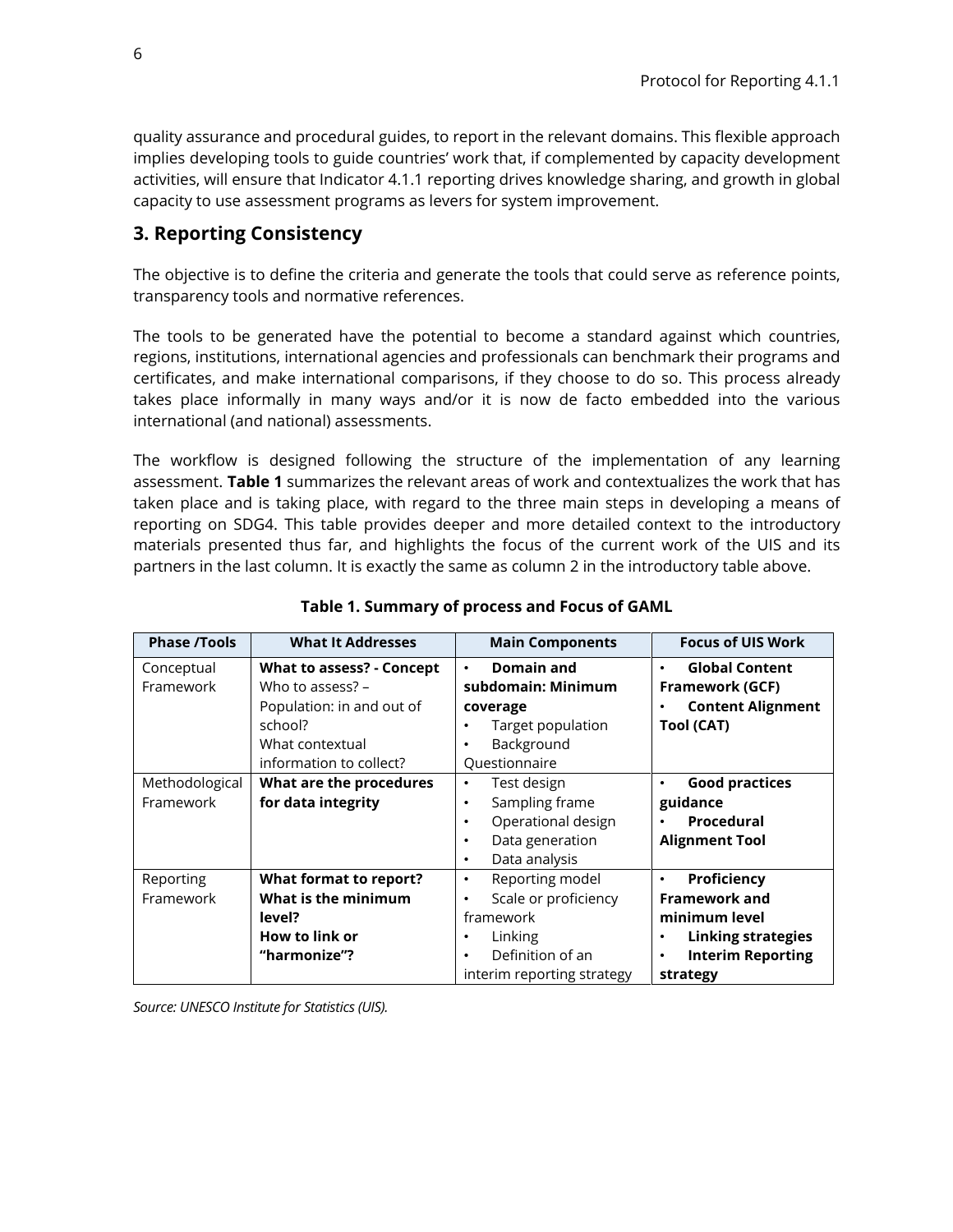# <span id="page-6-0"></span>**4. Global Content Framework**

This section describes in more detail the work that needs to be done, or is being done, for **row 1 of column 3, in Table 1** above.

## <span id="page-6-1"></span>*4.1 Why?*

Assessment programs differ in their conceptual frameworks. For example, depending on the curriculum in a country, national assessments usually have different content coverage for a given grade. Domains can be defined differently and, in some cases, programs assess different skills, use different content to assess the same domain, and do both differently, even for the same grade.

To assess the degree of alignment among various assessments and to begin to lay out the basis for a global comparison, UIS and the International Bureau of Education (IBE-UNESCO) collaboratively developed a Global Content Framework (GCF) for the domains of Mathematics and Reading.

## <span id="page-6-2"></span>*4.2 Outputs*

There are three final products:

- 1. Global Content Framework (GCF) of [Mathematics](https://drive.google.com/file/d/13IUyzgpBRVq88bwtJOl8OzfP87ppYEVA/view?usp=sharing) and [Reading](https://drive.google.com/file/d/15fkRuNX_024ndbmDFXhDmnfMwzd4Cb-W/view?usp=sharing) to serve as reference;
- 2. [Content Alignment Tool](https://drive.google.com/file/d/1wCykpVIhT-9UZbDpAUQoaZOBa3YCG64I/view?usp=sharing) (CAT) including alignment criteria;
- 3. [A platform](https://uis-azr-prod-cat-eus1.azurewebsites.net/) to help countries self-assess.

## <span id="page-6-3"></span>*4.3 Expected Outcome*

To ensure data integrity with respect to minimum comparability.

## <span id="page-6-4"></span>**5. Procedural alignment**

This section describes in more detail the work that needs to be done, or is being done, for **row 2 of column 3, in Table 1** above.

## <span id="page-6-5"></span>*5.1 Why?*

Robust, consistent operations and procedures are an essential part of any large-scale assessment, to maximise data quality and minimise the impact of procedural variation on results. Examples of procedural standards may be found in all large-scale international assessments, and for many large-scale assessments at regional level, where the goal is to establish procedural consistency across international contexts. Many national assessments also set out clear procedural guidelines, to support consistency in their operationalization.

Assessment implementation faces many methodological decisions including test formats and sampling decisions. There is no need for identical procedures and format across assessments. However, there is a need for a minimum set of procedures so data integrity is protected, and results are robust as well as reasonably comparable for any given country over time, but also across countries at any given point in time.

## <span id="page-6-6"></span>*5.2 How?*

By defining the minimum procedures that ensure data integrity sufficient enough to report and compare results from different assessment programs.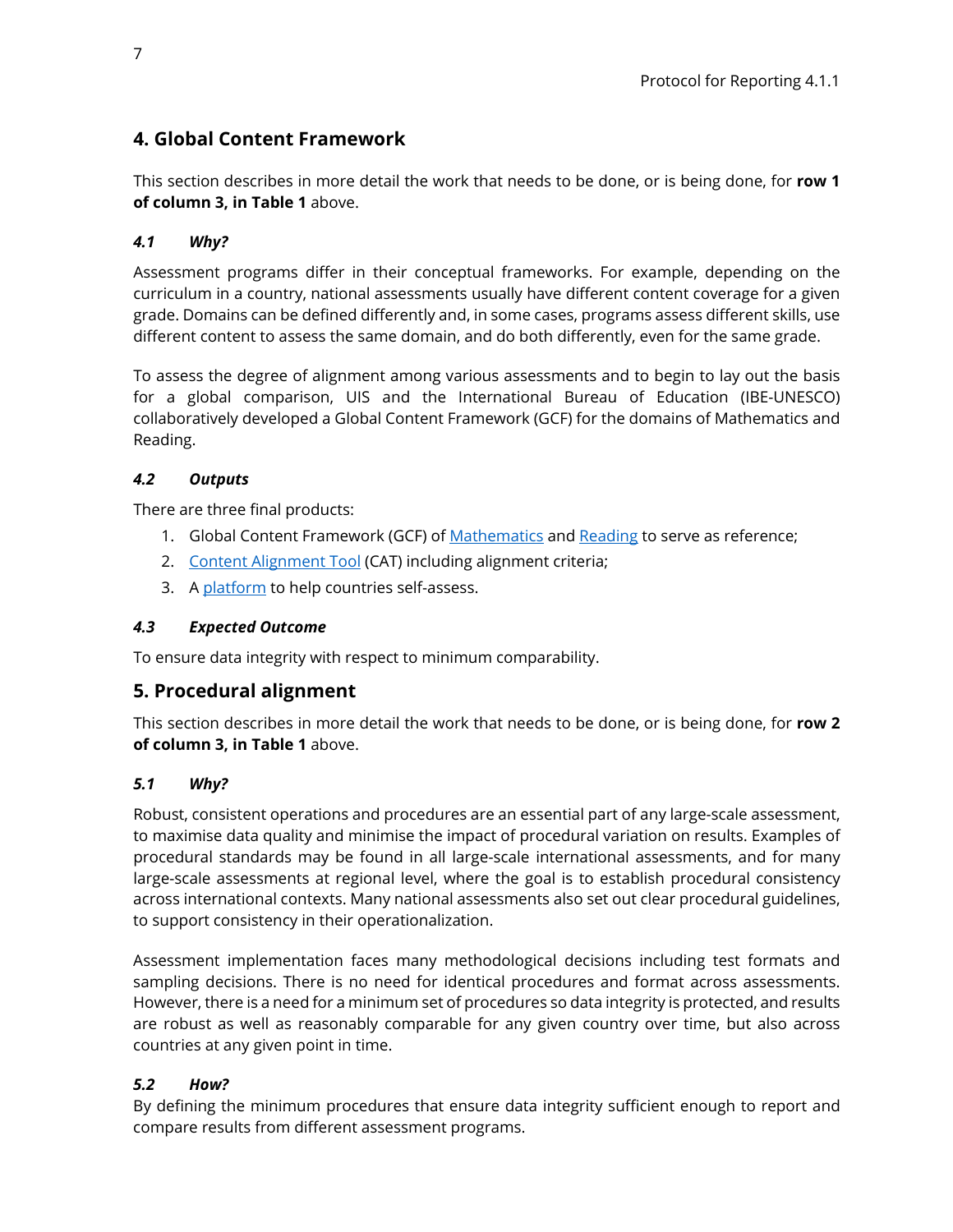### <span id="page-7-0"></span>*5.3. Outputs*

- 1. [Manual of Good Practices in Learning Assessment](http://uis.unesco.org/sites/default/files/documents/principles-good-practice-learning-assessments-2017-en.pdf)
- 2. [Quick Guide: Making the Case for a Learning Assessment](http://uis.unesco.org/sites/default/files/documents/quick-guide2-making-case-learning-assessments-2018-en_2.pdf)
- 3. [Quick Guide: Implementing a National Learning Assessment](http://uis.unesco.org/sites/default/files/documents/quick-guide-3-implementing-national-learning-assessment.pdf)
- 4. [Procedural Alignment Tool](https://drive.google.com/file/d/1eeck2tug7pGlLiJmMcNdPx8nYYvlCHGt/view?usp=sharing)
- 5. Online procedural alignment tool [platform](https://www.research.net/r/ProceduralAlignment_draft3)

#### <span id="page-7-1"></span>*5.4 Expected Outcome*

Comparable data from the point of view of procedures.

# <span id="page-7-2"></span>**6. Proficiency Framework and Minimum Level, Linking Strategies and Interim Reporting**

### <span id="page-7-3"></span>*6.1 Why?*

This section describes in more detail the work that needs to be done, or is being done, for **row 3 of column 3, in Table 1** above**.**

Assessment programs typically report using different scales. Analysis of results therefore remains contained to one particular test, methodology and scale. While methodologies tend to converge between international and regional assessments, it is still difficult to situate assessments in a common reference continuum of learning outcomes for each level and domain.

The most important issue in the definition of the scales are the proficiency benchmarks or levels embedded within the numerical scale and their cut points on that numerical scale. These benchmarks are typically associated with Proficiency Level Descriptors, which describe in some detail the skills that are typical of students at any given cut point in the scale. Typically, an overarching policy statement or policy definition gives meaning to the succession of cut scores and the proficiency levels but most importantly for defining what constitutes a *minimum* (which is what the SDG4[.1](#page-7-6).1. indicators call for) proficiency level that has reference to the content.<sup>1</sup>

#### <span id="page-7-4"></span>*6.2 How?*

A scale where all the learning assessment programs could be located and the definition of a linking strategy to that scale. The definition of a scale implies:

- A metric that is arbitrary
- The definition of a set of proficiency levels or benchmark including the minimum level
- The policy statements associated to the sets of benchmarks

#### <span id="page-7-5"></span>*6.3 Outputs*

The final products are:

1. A [scale for each domain and point of measurement](http://gaml.uis.unesco.org/wp-content/uploads/sites/2/2019/02/ProfScale-ReadingMath-Graphs.pdf) (benchmarks and definition of the minimum proficiency level or each domain and point of measurement)

<span id="page-7-6"></span><sup>1</sup> Taking from th[e National Assessment of Educational Progress \(NAEP\)](https://nces.ed.gov/nationsreportcard/) on policy statement: "*Policy definitions are general statements to give meaning to the levels*."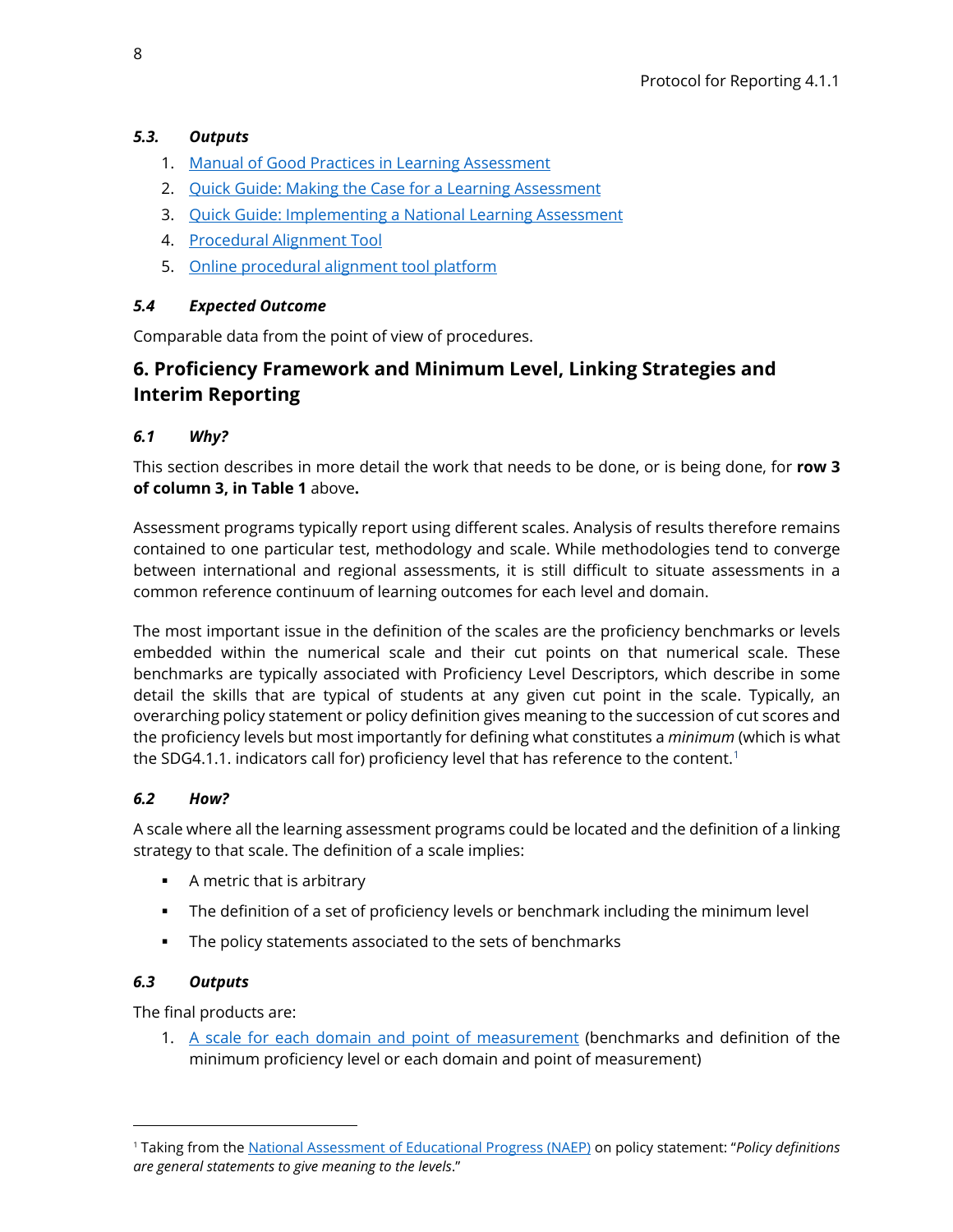- 2. [A portfolio of linking strategies](http://uis.unesco.org/sites/default/files/documents/ip53-costs-benefits-approaches-measuring-proficiency-2019-en.pdf) and the tools that allow to locate assessments proficiency *levels in a scale*
- 3. An [Interim reporting](http://uis.unesco.org/sites/default/files/documents/gaml4-framework-interim-reporting.pdf) on strategy and protocol

### <span id="page-8-0"></span>*6.4 Expected Outputs and Outcome*

A proficiency scale that involves the definition of performance levels that are required of students to be proficient, the definition of the number of performance levels, determining the labels and writing descriptions for the levels of the proficiency metric.<sup>2</sup>

# <span id="page-8-1"></span>**7. Interim Reporting**

**Definition of activity**: To provide a reporting strategy until the content and procedural alignment are finished.

**Scope**: The UIS has defined an interim reporting strategy that lies within the long-term vision of the UIS reporting strategy.

Currently, the UIS is accepting all national and international assessment data with footnotes and qualifiers to explain where the data come from and to help the users in understanding the limitations of these data.

| <b>Assessments</b>                              | Grade 2/3                                                             | <b>End of primary</b> | <b>End of lower secondary</b> |  |  |
|-------------------------------------------------|-----------------------------------------------------------------------|-----------------------|-------------------------------|--|--|
| ERCE/UNESCO                                     | X                                                                     | x                     |                               |  |  |
| <b>PASEC</b>                                    | X                                                                     | X                     |                               |  |  |
| <b>PILNA</b>                                    | X                                                                     | X                     |                               |  |  |
| <b>PIRLS</b>                                    | X                                                                     | X                     |                               |  |  |
| <b>PISA</b>                                     |                                                                       |                       | X                             |  |  |
| PISA-D                                          |                                                                       |                       | X                             |  |  |
| SACMEQ IV                                       |                                                                       | X                     |                               |  |  |
| <b>SEA-PLM</b>                                  |                                                                       | X                     |                               |  |  |
| TIMSS 4 <sup>th</sup> grade - Math              | X                                                                     | X                     |                               |  |  |
| TIMSS 8 <sup>th</sup> grade- Math               |                                                                       |                       | X                             |  |  |
|                                                 | Subject to Statistical linking                                        |                       |                               |  |  |
| National assessments to be                      | Or sound policy linking                                               |                       |                               |  |  |
| suitable for reporting need                     | On an interim basis if a proficiency level has been identified whose  |                       |                               |  |  |
| either                                          | descriptor is aligned with the global MPL                             |                       |                               |  |  |
| Modules that measure only one Proficiency Level |                                                                       |                       |                               |  |  |
| MICS6**                                         | $x^*$                                                                 |                       |                               |  |  |
| MII O                                           |                                                                       | X                     |                               |  |  |
| PAL Network**                                   | X                                                                     | X                     |                               |  |  |
|                                                 | Only if the level aligned is administered in the field and subject to |                       |                               |  |  |
| EGRA.EGMA**                                     | representativeness                                                    |                       |                               |  |  |

#### **Table 2. Assessments currently used for reporting**

<span id="page-8-2"></span> $2$  The initial development of the reporting proficiency scale would draw from both experts' opinion and analysis of existing data and policy level descriptors.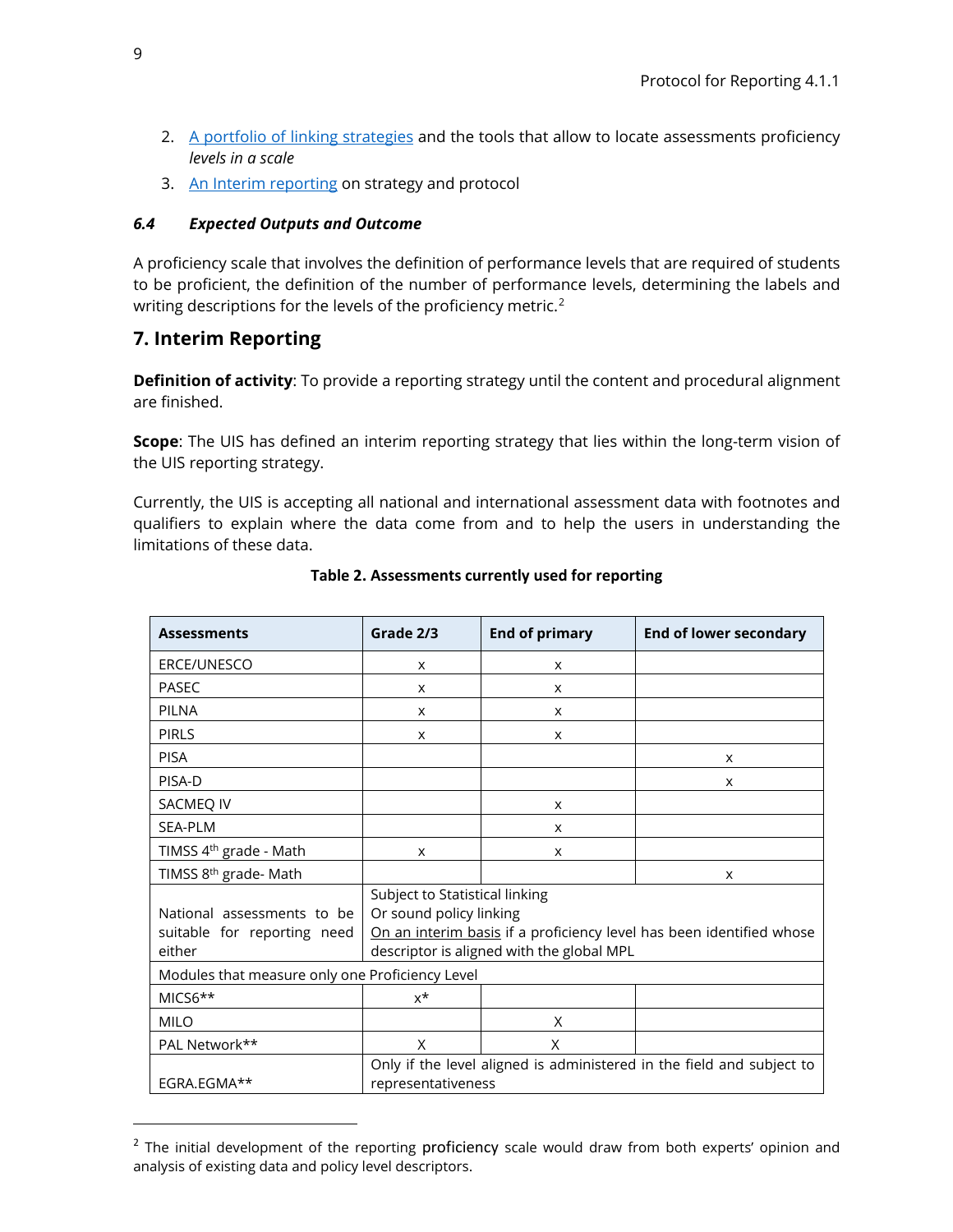<span id="page-9-1"></span>*\* interim and subject to alignment with the MPL and assessment of all assessment characteristics \*\* Population Based*

| Minimum                                                   | As defined by the global minimum proficiency level                                                                                                                                                                                                          |
|-----------------------------------------------------------|-------------------------------------------------------------------------------------------------------------------------------------------------------------------------------------------------------------------------------------------------------------|
| Proficiency Level                                         |                                                                                                                                                                                                                                                             |
| Assessments<br>mapped to grade 2<br>or $3$                | Assessements administered in grade 2 or 3 according to ISCED level in the<br>country plus one year when primary lasts more than 4 years, except for<br>TIMSS/PIRLS grade 4, which are mapped at the end of primary when primary<br>lasts six years or less. |
| Assessments<br>mapped at the end<br>of Primary            | Last grade of Primary according to ISCED level in the country plus or minus<br>one year from the last year, except for TIMSS/PIRLS grade 4, which are<br>mapped at the end of primary when primary lasts six years or less.                                 |
| Assessments<br>mapped at the end<br>of Lower<br>Secondary | Last year/grade of Lower Secondary according to ISCED level in the country<br>Plus two minus one grade with respect to the last grade of Lower Secondary                                                                                                    |

#### **Table 2.a. Mapping considerations**

*Note: TIMSS/PIRLS Grade 4: these results are allocated to the end of primary when, according to the International Standard Classification of Education (ISCED) levels in a given country, there are 6 or less grades in primary. When primary has more than 6 grades, they are allocated to grade 2/3. \* only if they could report to the requested level.*  EGMA: Early Grade Mathematics Assessment

EGRA: Early Grade Reading Assessment

LLECE: Latin American Laboratory for Assessment of the Quality of Education

**MILO:** Monitoring Impacts on Learning Outcomes

MICS 6 : Multiple Indicator Cluster SurveysPAL Network: People's Action for Learning- Network

PASEC: Programme d'analyse des systèmes éducatifs de la CONFEMEN (Programme of Analysis of Education Systems of CONFEMEN)

PILNA: Pacific Islands Literacy and Numeracy Assessment

PIRLS: Progress in International Reading Literacy Study

PISA: Programme for International Student Assessment

PISA D: Programme for International Student Assessment for Development

SACMEQ: Southern and Eastern Africa Consortium for Monitoring Educational Quality

SEA-PLM: Southeast Asia Primary Learning Metrics

TIMSS: Trends in International Mathematics and Science Study

*Source: UNESCO Institute for Statistics (UIS).*

# <span id="page-9-0"></span>**8. Protocol for reporting SDG indicator 4.1.1 in the UIS data release**

Indicator 4.1.1 has three points of measurement and two domains resulting in 6 sub-indicators as reflected in the figure below.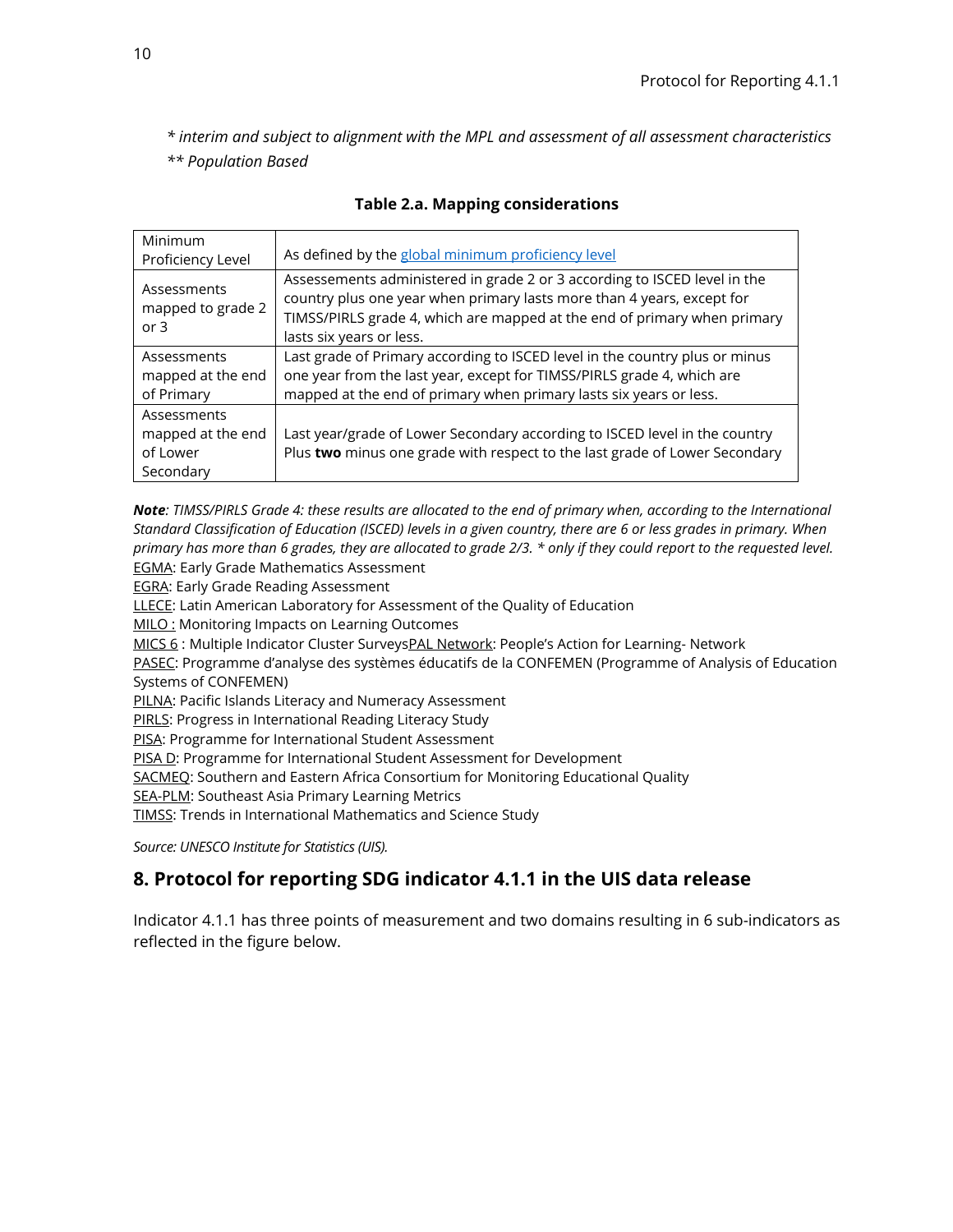## 4.1.1 Indicator comprises the following 6 indicators:



*Source: UNESCO Institute for Statistics (UIS)*

## <span id="page-10-0"></span>*8.1 Alignment to the global MPL:*

1. For each assessment, programme alignment should be completed using:

- a. CNA: according to [agreed alignment](http://gaml.uis.unesco.org/wp-content/uploads/sites/2/2021/03/Minimum-Proficiency-Levels-MPLs.pdf) from the consensu[s meeting](http://gaml.uis.unesco.org/wp-content/uploads/sites/2/2018/12/4.1.1_29_Consensus-building-meeting-package.pdf) and its revision
- b. National learning assessment (NLA): provided country does not have any CNA. Use statistical linking or policy linking.

## <span id="page-10-1"></span>*8.2 Selection of reporting source when various sources are available*

For each of the indicators listed above for global reporting, the sources of data selected should be prioritized according to the following order of assessments, providing that a mapping of grade has guided a first selection of sources:

- i. International assessments
- ii. Regional assessments
- iii. National assessments
- iv. Population-based assessments

The assessment which maps the best to the grade will always be the preferred choice. Until the equating is completed a cross national assessment within the window of reporting would be the second preferred choice as it allows the comparison with other countries. The national assessment will be chosen only if no alternative program for reporting is available within the window of time required.

Here is a concrete example to illustrate the selection process: Honduras has learning assessments data for Indicator SDG4.1.1a in different years- Reading. These data have been generated from a national, regional and international learning assessments programs in different years: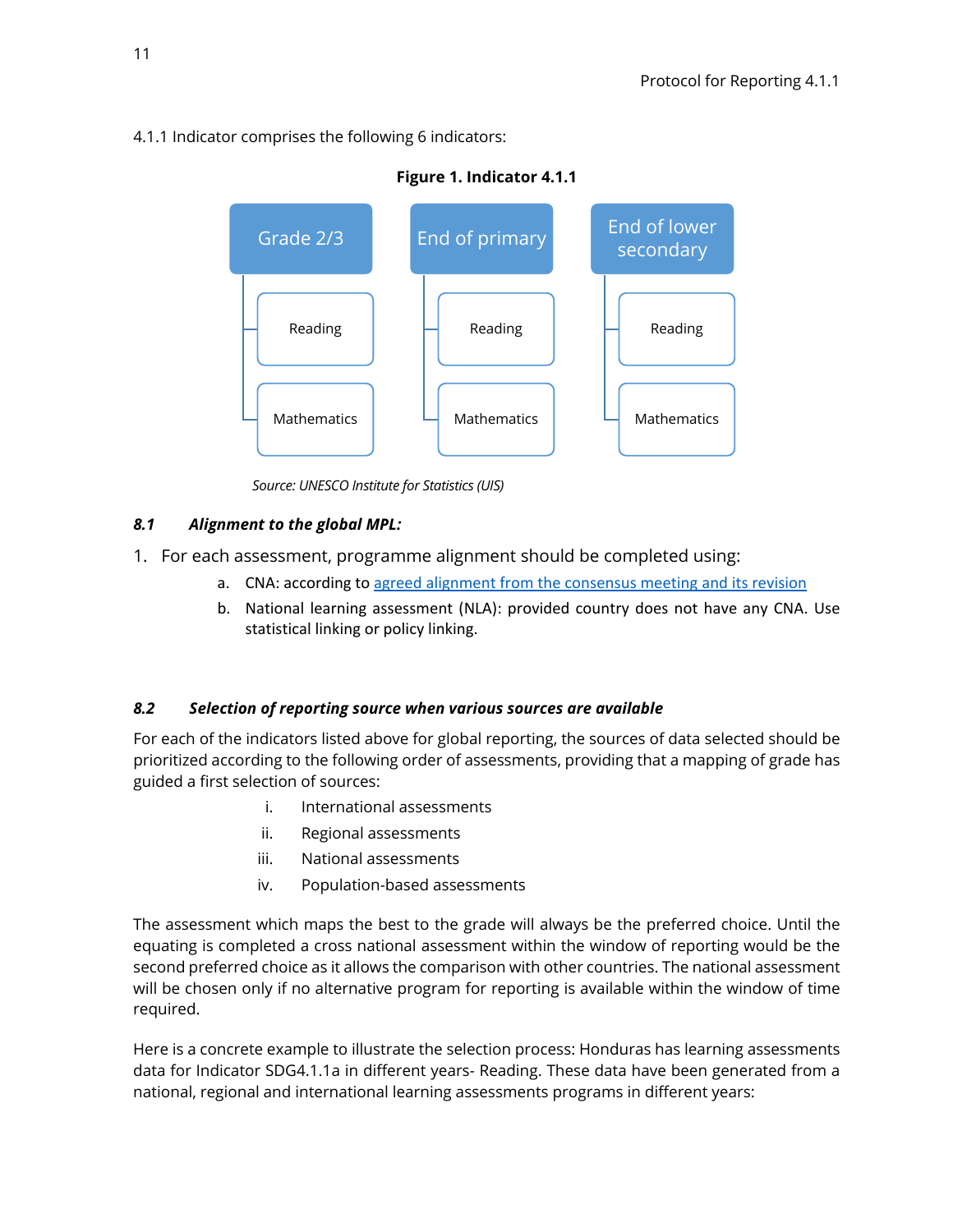| Year | Source of data                               |  |  |
|------|----------------------------------------------|--|--|
| 2011 | PIRLS 2011 (Grade 4)                         |  |  |
| 2013 | ERCE 2013 (Grade 3)                          |  |  |
| 2016 | National Learning Assessment (NLA) (Grade 3) |  |  |

The assessment program to use for reporting on SDG 4.1.1.a - Reading for Honduras will be ERCE 2013. The alternatives PIRLS targets grade. Grade 4 is one grade above the intended grade of the indicator –grade 2/3. Thus, ERCE and NLA both assessing grade 3 students, are better option than PIRLS. However, ERCE prevails over NLA, according to the priority of sources of information indicated above as it facilitates the comparison between different countries under the same tool (ERCE).

Until the process of equating international, regional and national assessments will be produced, it is important to use only one source of information so that progress can be tracked on a comparable basis. The restriction is one level and domain. The country could have different reporting sources for a given year for different levels (for instance ERCE for 2/3 grade and PISA/TIMSS for end of lower secondary).

### <span id="page-11-0"></span>*8.3 Mapping of grade to measurement point:*

- 1. Grade 2 or 3: Plus one year when primary lasts more than 4 years according to ISCED levels in the country, except for TIMSS/PIRLS grade 4, which are mapped to the end of primary education when primary education lasts six years or less.
- 2. End of primary education: Plus or minus one year from the last year of primary education, except for TIMSS/PIRLS grade 4, which are mapped to the end of primary education when primary education lasts six years or less, according to the ISCED level mapping in the country .
- 3. End of lower secondary education: Plus two or minus one of last year of lower secondary according to ISCED level mapping in the country.

#### <span id="page-11-1"></span>*8.4 Mapping of domains to reading or mathematics:*

- 1. Reading:
	- a. The country has no assessment in reading alternative domains, like language or writing, should be used if reading is not available for reporting;
	- b. Different languages could be used for reporting? when results are available in different languages, the official or most relevant language in the country should be used.
- 2. Mathematics: alternative domains can also be considered and used for reporting.

#### <span id="page-11-2"></span>*8.6 Protocol for reporting with NLA*

To report on the Indicator for SDG 4.1.1 using NLA, countries must ensure compliance with the following principles:

a. NLA uses Item response theory (IRT)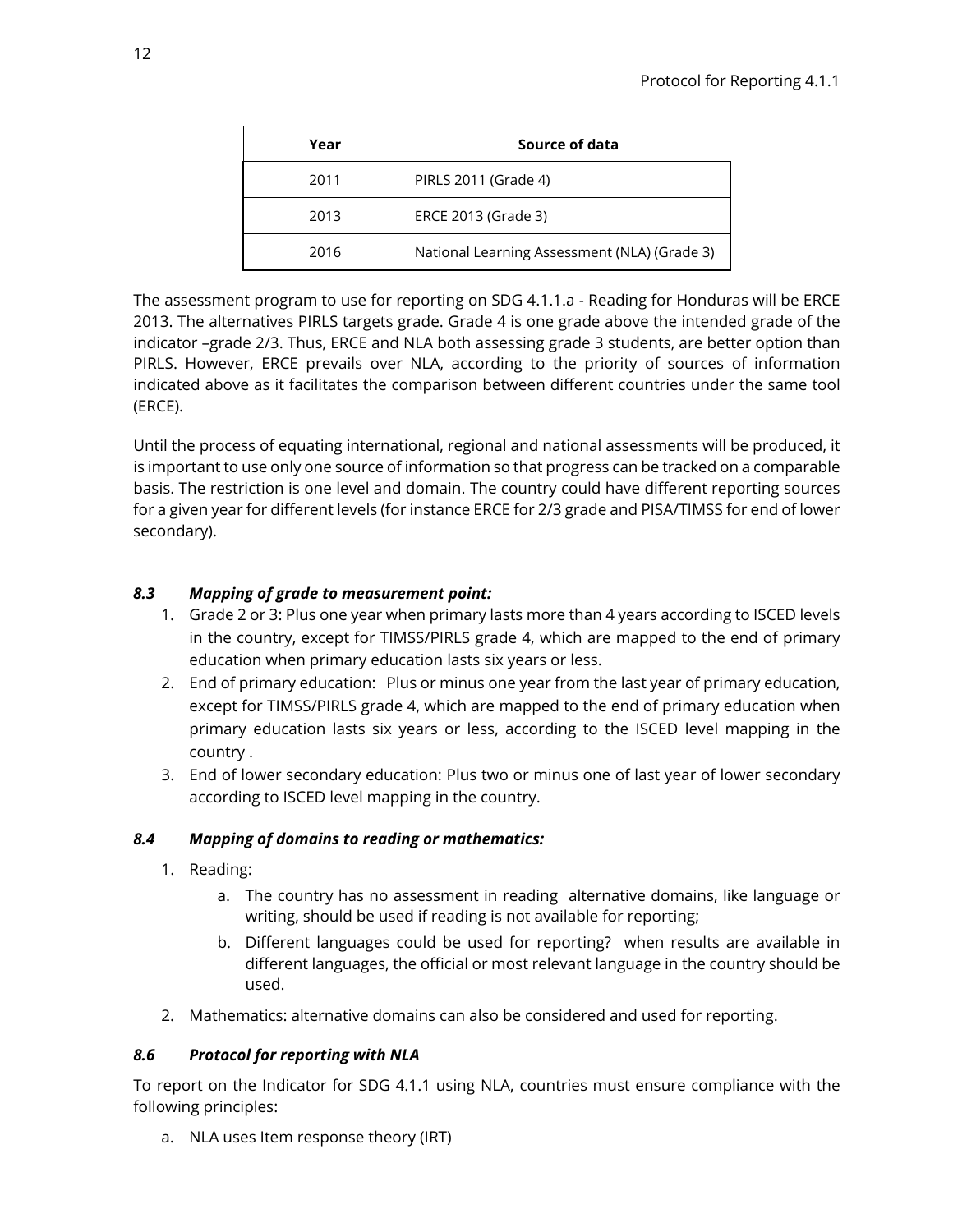- b. Results are available as the percentage of students by proficiency levels
- c. A proficiency level descriptor is aligned to the [global minimum proficiency level](http://gaml.uis.unesco.org/wp-content/uploads/sites/2/2021/03/Minimum-Proficiency-Levels-MPLs.pdf)
- d. The content of NLA sufficiently covers the Global content framework in the relevant domain, either reading and/or mathematics. The content alignment tool allows this mapping and the guidance could be found in the (CAT report)
- e. NLA complies with the minimum level of good practices. As discussed in previous section the procedural alignment tool allows countries to assess the level of compliance with a set of good practices and, most importantly, if they reach a minimum level. A report is produced at the end of the process. (PAT report)
- f. Footnotes are added to the data points (e.g. name of the national assessment, minimum proficiency level, and grade)

#### <span id="page-12-0"></span>*8.7 Parity index indicators (SDG indicator 4.5.1)*

<span id="page-12-1"></span>Parity index indicators are calculated using the [adjusted parity index](http://uis.unesco.org/en/glossary-term/parity-indices-femalemale-ruralurban-bottomtop-wealth-quintiles-and-others-such) formula.

#### *8.8 Summary of the reporting protocol*

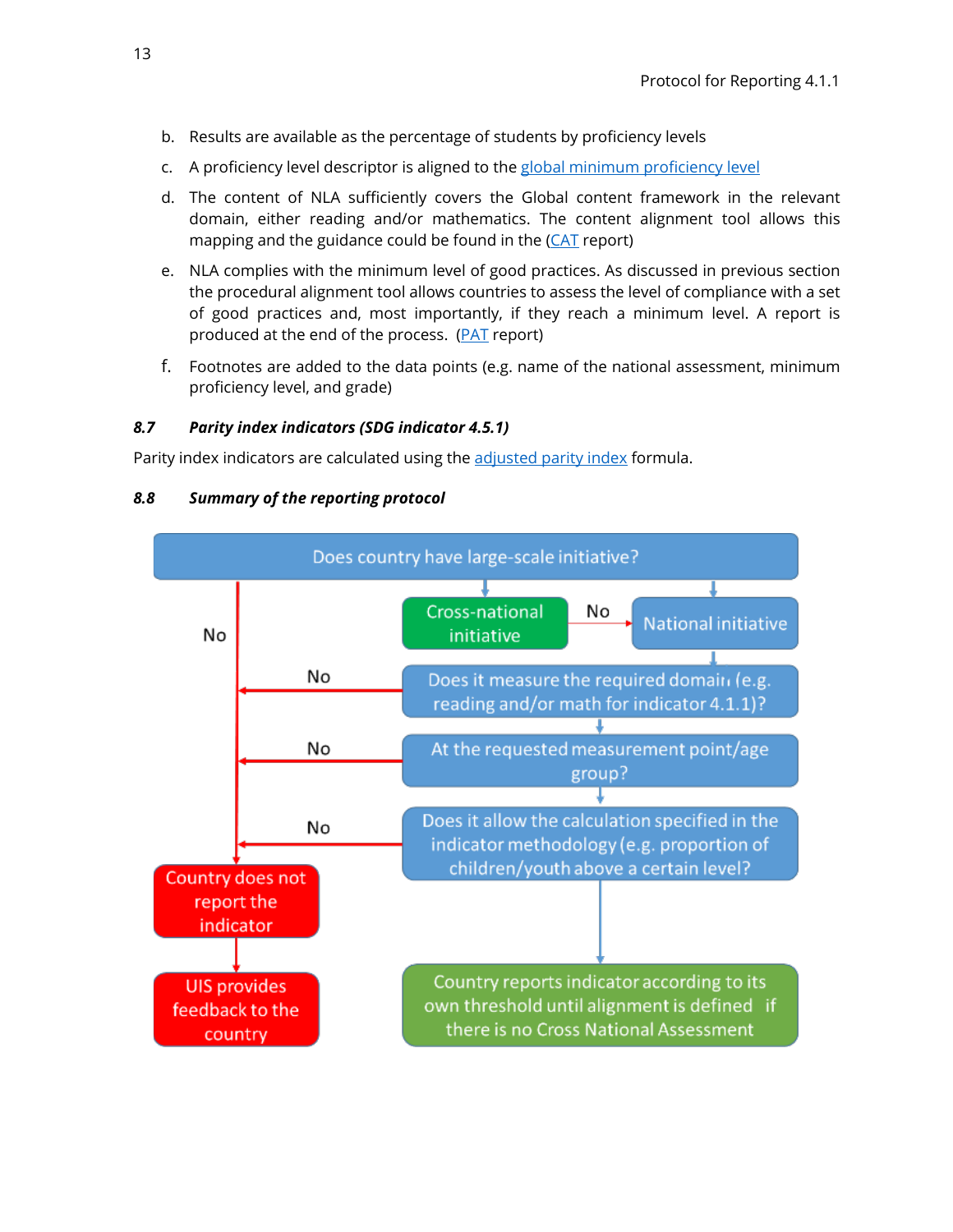<span id="page-13-0"></span>

| <b>Assessment</b>                                       | <b>Sources</b><br>of data                       | Alignment to the<br><b>Global MPL</b>    | <b>Priority for</b><br>reporting by<br>education<br>level | <b>Footnotes</b>                                                                                                                                                                       |
|---------------------------------------------------------|-------------------------------------------------|------------------------------------------|-----------------------------------------------------------|----------------------------------------------------------------------------------------------------------------------------------------------------------------------------------------|
| International assessments:<br>PISA, PISA4D, TIMSS/PIRLS | Yes                                             | According to<br><b>Consensus Meeting</b> | 1                                                         | [Assessment name and year]                                                                                                                                                             |
| Regional assessments: LLECE,<br>PASEC, SACMEQ, PILNA    | Yes                                             | According to<br><b>Consensus Meeting</b> | 2                                                         | [Assessment name and year]                                                                                                                                                             |
| National learning<br>assessments (NLA)                  | Yes                                             | Suggest and<br>validate alignment        | 3                                                         | "National Learning<br>Assessment (NLA):"<br>[assessment name] & "; Grade<br>" [grade number] & ";<br>Minimum proficiency level: "<br>[name or number of the MPL<br>used for reporting] |
| EGRA/EGMA                                               | Yes                                             | According to<br><b>Consensus Meeting</b> | 4                                                         | [Assessment name and year]                                                                                                                                                             |
| <b>MICS</b>                                             | According to<br>Yes<br><b>Consensus Meeting</b> |                                          | 4                                                         | [Assessment name and year]                                                                                                                                                             |
| PAL NETWORK (e.g. ASER,<br>UWESO, etc.)                 | Yes                                             | According to<br><b>Consensus Meeting</b> | 4                                                         | [Assessment name and year]                                                                                                                                                             |

**Table 3. 2019 Indicator 4.1.1 reporting**

*Source: UNESCO Institute for Statistics (UIS)*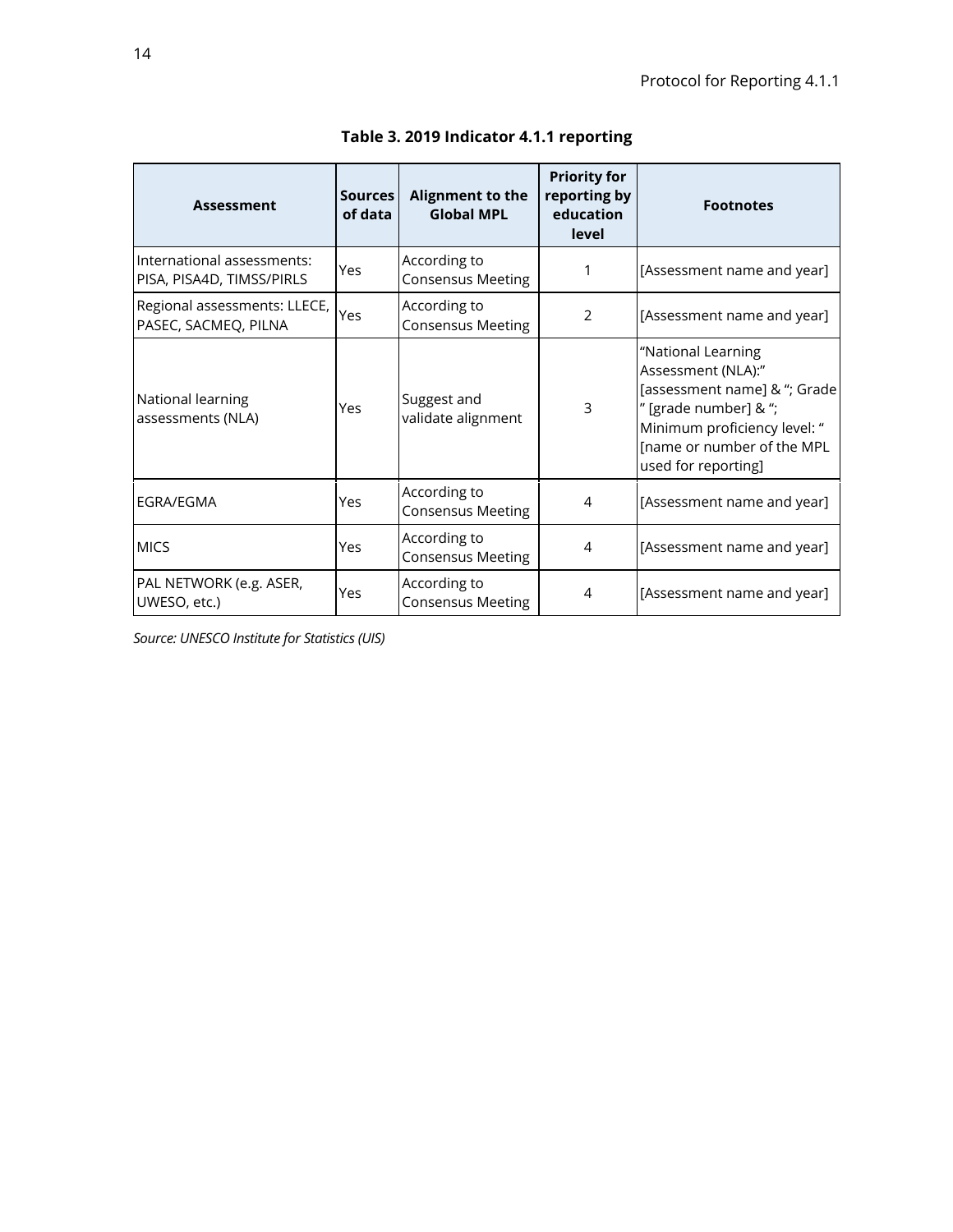# <span id="page-14-0"></span>**Annex: Alternative linking methodologies**

# <span id="page-14-1"></span>**Pedagogical calibration or "social moderation"**

*What?* The approach involves using the definitions of the Proficiency Level Descriptors (PLDs) embedded in a given assessment, which are based on their own proficiency framework and items, to identify the PLD aligned with the MPL global definition and sample items, sourced from various assessments that have been judged by experts to be on either side of that global MPL. The alignment of PLDs (the one of the alternative assessment to be linked to the global MPL) to the global MPL is guided by experts' judgement, but using a rigorous convergence process amongst the experts.

To increase accuracy, we propose that the majority of the items and the richness of the descriptors be around the global MPL. Thus in a sense most of the analytical and empirical "supports" would be around only one break point (two PLDs), but more PLDs could be used, in order to provide context and increase utility to the countries (especially if some countries would bottom out or top out if only one break point is used).

*How?* Operationally, for each assessment (national or international) a group of 8 to 10 subject matter experts will convene for a socially moderated workshop. During the workshop, the experts provide individual and independent judgements about each item on the test to define alignment and set initial cut scores based on their understanding of the proficiency level descriptors and experience with the student populations and how they aligned and iterate until a desirable level of convergence is reached.

*Which levels of education?* Pedagogical calibration could be applied to all levels of education but given the lower feasibility of using a pure psychometric linking method in early grades and the absence of international and regional assessments at the end of primary education in many regions make this methodology the preferred method for alignment in both data points in primary education.



#### *Fi***gure 2. Simplified illustration of the pedagogical calibration methodology**

*Note: Country flags are used for illustrative purposes only and do not necessarily implicate the participation of these countries in the project.*

*Source: UNESCO Institute for Statistics (UIS).*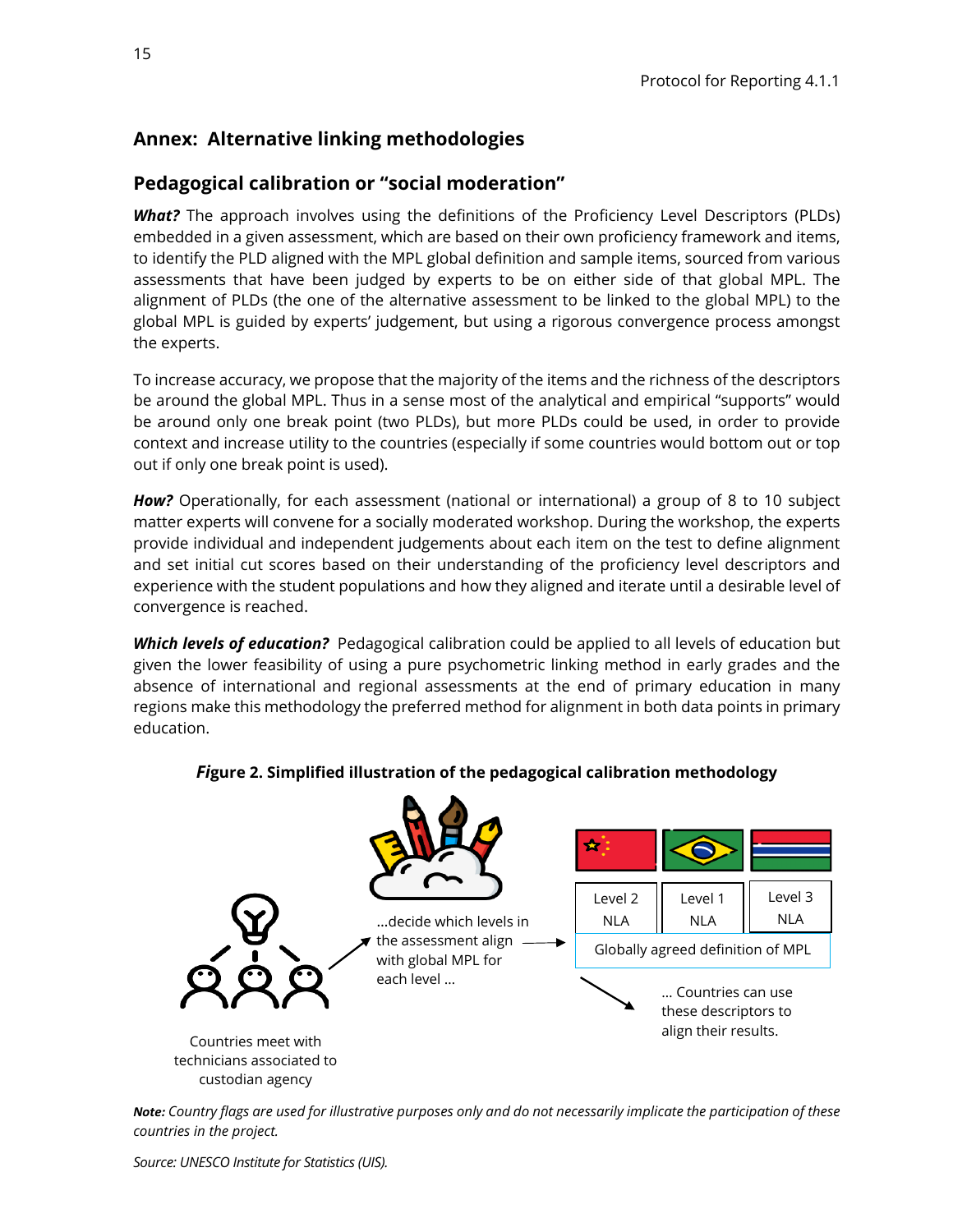# <span id="page-15-0"></span>**The statistical approach**

#### **A. Recalibration by running a parallel test on a representative sample of students**

*What?* The test-based linking approach relies on the participation of countries in cross-national assessments (both at the global and regional levels). The methodology allows two assessments, one international and the other regional, to be expressed on the same scale (and that scale to be aligned to the global one, or becoming, de facto, the key to the global one). The alignment will be possible through the creation of concordance tables which will provide a translation between from the countries' regional assessment results to the TIMSS and PIRLS achievement scales.

*How?* Students will take two assessments, an international and a regional one, and their results on both tests will be aligned in such a way that a link is established between the results from regional assessments conducted at the primary level and the TIMSS and PIRLS International Benchmarks for numeracy and literacy.

*Which levels of education?* It could be done at the end of primary education where regional and global assessments are administered and global capacity and interest exists. It would take advantage of the proficiency levels set forth by the International Association for the Evaluation of Educational Achievement (IEA) for its two assessments: Trends in International Mathematics and Science Study (TIMSS) and Progress in International Reading Literacy Study (PIRLS). TIMSS has been measuring trends in mathematics and science at four-year intervals since 1995. PIRLS has measured trends in reading literacy at five-year intervals since 2001. With 50 to 70 countries participating in each assessment cycle, the TIMSS and PIRLS achievement scales and their International Benchmarks are well established and used by countries all around the world.



**Figure 3. Simplified illustration of the test-based linking methodology**

*Source: UNESCO Institute for Statistics (UIS)*

There are five regional assessments conducting reading and mathematics assessments, and these represent the potential of the application of the methodology: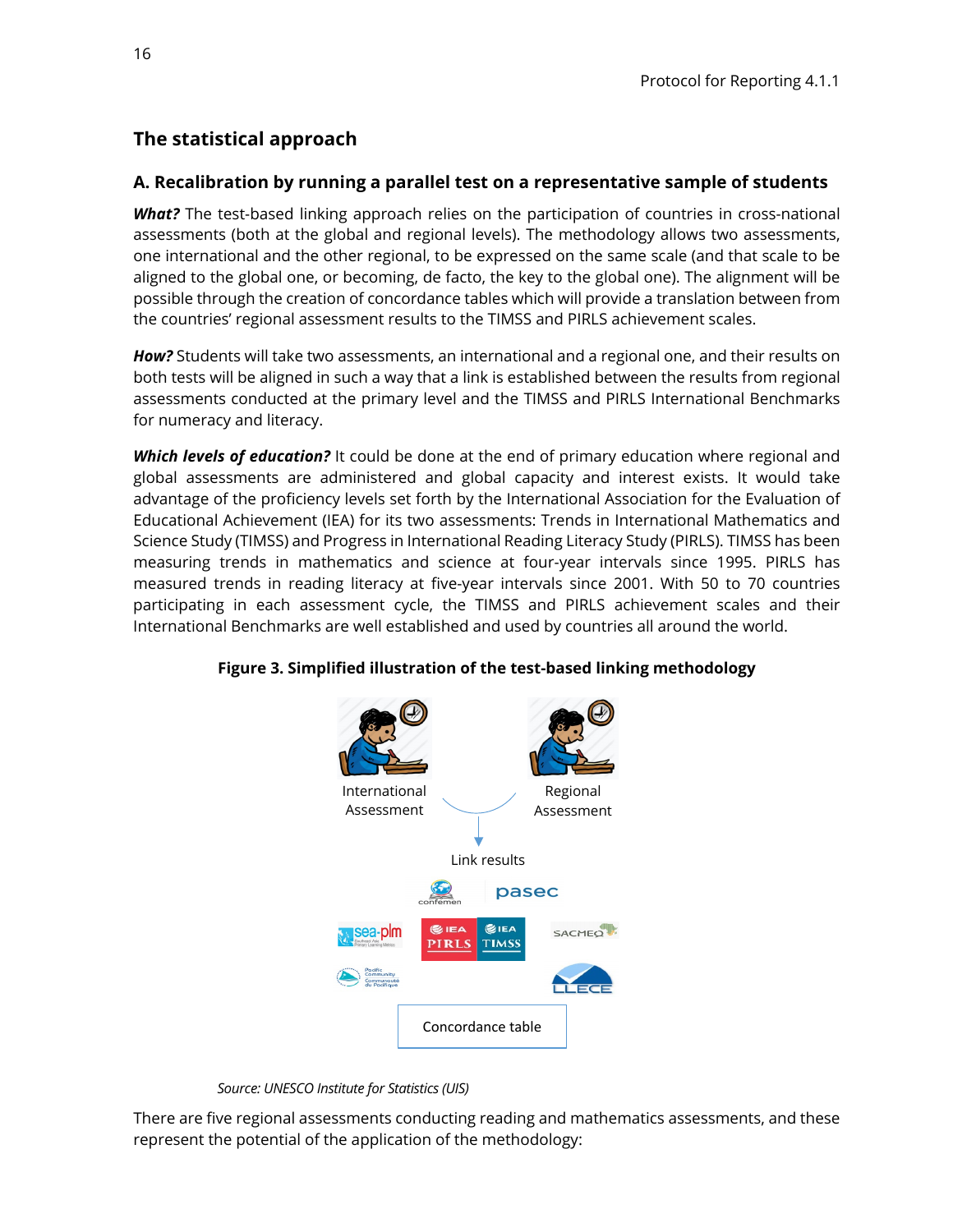- SACMEQ Southern and Eastern Consortium for Monitoring Educational Quality
- PASEC Programme for the Analysis of Educational Systems
- LLECE Latin American Laboratory for the Assessment for the Quality of Education
- SEA‐PLM Southeast Asia Primary Learning Metrics
- PILNA Pacific Island Literacy and Numeracy Assessment
- MILO Monitoring Impacts on Learning Outcomes

However, for the first application of the methodology, UIS and IEA will be implementing it in the Latin American region through a collaboration with LLECE. Because the concordance tables provide a projected TIMSS or PIRLS score for all possible regional assessment scores, it will be possible to determine the regional assessment scores equivalent to each of the TIMSS and PIRLS International Benchmarks.

# **B. Psychometrically informed recalibration based on common items**

*What?* Item-based linking is a statistical method that relies on common assessment items given to different students, and use them to calibrate the level of difficulty of items that are not in common. It relies on psychometric calibration of these common items to achieve an alignment of standards and levels of difficulties.

- $\checkmark$  implies the use of common items in different assessment programmes
- $\checkmark$  one version has been proposed by the Australian Council for Educational Research (ACER) as part of an overall proposal of progression in learning but options are not exhausted. $3$

**How?** The methodology is based on the collection of hundreds of test questions from a wide range of assessment programs and then by ordering them by level of difficulty using statistical methods and experts' judgment to compare data from the different tests to construct a single scale for each domain. The test questions are analyzed to identify the kinds of skills required to answer each of the questions correctly. Each level of the reporting scales describes the skills for each segment of based on empirical test data. The reporting scales stem from these descriptions and are based on empirical evidence of skills demonstrated at similar points in the development of reading and mathematics, combined with expert judgments. All the items, or a useful subset of them, would then be calibrated using a set of common items at each "grade level." That being said, it is important to highlight that the methodology does not measure achievement. It is rather an approach to report learning outcomes in a meaningful and consistent way.

<span id="page-16-0"></span>*<sup>3</sup> Note that the reference scale is built from items coming from various assessments.*